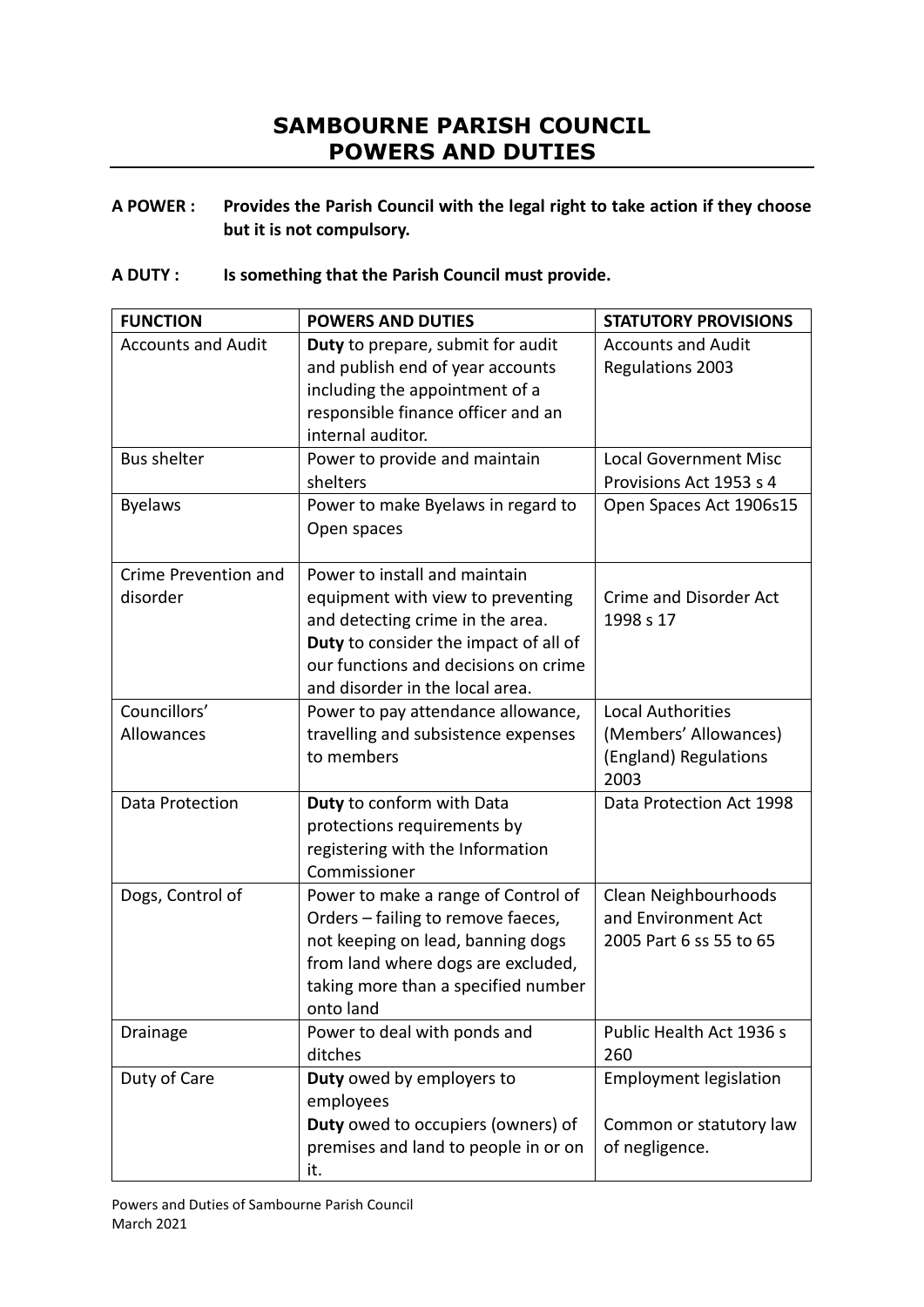|                             | Duty owed in connection with          | Corporate Manslaughter        |
|-----------------------------|---------------------------------------|-------------------------------|
|                             | supply of goods or services.          | and Corporate Homicide        |
|                             | Duty owed concerning the              | <b>Act 2007</b>               |
|                             | construction or maintenance of        |                               |
|                             | buildings.                            |                               |
| <b>Employment Law</b>       | As an employer a council has a duty   | <b>Contact County</b>         |
| including Equality          | to ensure it conforms with all        | <b>Association or SLCC as</b> |
|                             | relevant employment legislation       | appropriate                   |
| Ethical framework           | Duty to adopt Code of Conduct and     | Localism Act 2011 s 27        |
| and Councillors'            | every councillor to sign acceptance   | and s 28                      |
| Interests                   | of office, complete a register of     |                               |
|                             | pecuniary interests and declare       |                               |
|                             | personal and prejudicial interests    |                               |
| Flyposting                  | Power to prosecute those suspected    | Clean Neighbourhoods          |
|                             | of committing a flyposting offence or | and Environment Act           |
|                             | offer a fixed penalty notice          | 2005 Part 4 ss 28, 29, 30     |
| Gifts                       | Power to accept                       | <b>Local Government At</b>    |
|                             |                                       | 1972 s 139                    |
| <b>Grants and Donations</b> | Power to make financial gifts and     | <b>Local Government Act</b>   |
|                             | donations to voluntary groups which   | 1972 s 137 and amended        |
|                             | will benefit some or all of the       | by the Local Government       |
|                             | inhabitants of the parish. The        | and Housing Act 1989 s        |
|                             | expenditure must be commensurate      | 28                            |
|                             | with the benefit. Grants and          |                               |
|                             | donations cannot be made to           |                               |
|                             | religious or political bodies.        |                               |
| Health and Safety and       | Duty. Councils as employers must      | Health and Safety at Work     |
| Management of Risk          | conform with health and safety        | Act 1974                      |
|                             | legislation                           |                               |
| Highways                    | Power to make WCC/SDC aware of        | Highways Act 1980 ss 43       |
|                             | necessary repair and maintenance of   | 50                            |
|                             | public footpaths and bridleways.      | Litter Act 1993 ss 56         |
|                             | Provision of litter bins              | Road Traffic Act Regs         |
|                             | Power to request WCC to provide       | 1984 ss 57                    |
|                             | parking places for vehicles, bicycles | Parish Councils Act 1957      |
|                             | and motor cycles.                     | s1                            |
|                             | Power to request that WCC/SDC         | Road Traffic Reg Act 1984     |
|                             | provide roadside seats and bus        | s 72                          |
|                             | shelters.                             | Highways Act 1980 s 96        |
|                             | Power to ensure that SDC provides     |                               |
|                             | traffic signs and other notices.      | <b>Local Government and</b>   |
|                             | Power to plant trees etc and to       | Rating Act 1997 s 30          |
|                             | maintain roadside verges.             |                               |
|                             | Power to fund traffic calming         |                               |
|                             | measures.                             |                               |
|                             |                                       |                               |
|                             |                                       |                               |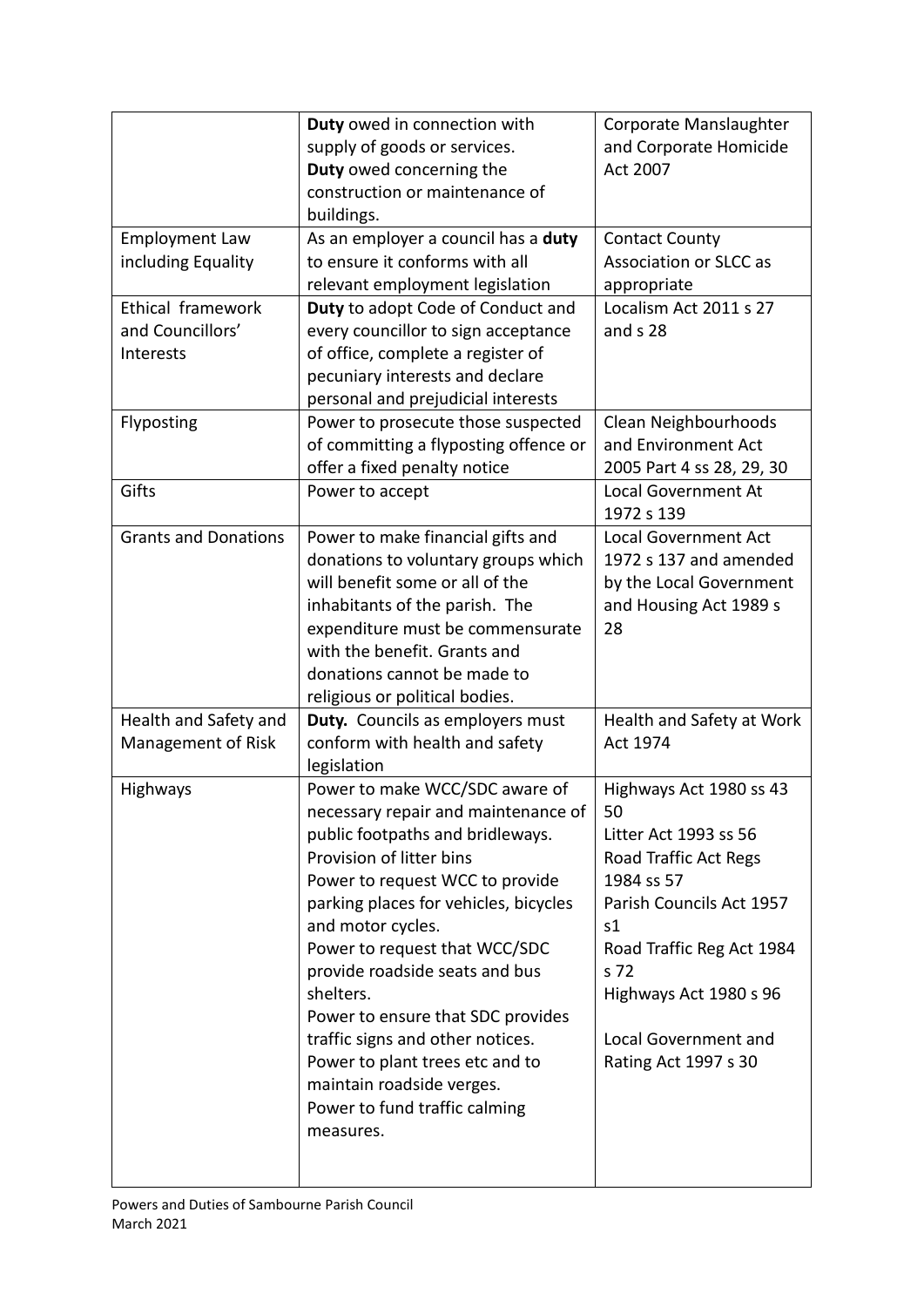| Human Rights                                                       | Duty to have consideration to an<br>individual's Human Rights when<br>taking decisions, implementing<br>policies and handling enquiries from<br>members of the public                                                                           | Human Rights Act 1998                                                                  |
|--------------------------------------------------------------------|-------------------------------------------------------------------------------------------------------------------------------------------------------------------------------------------------------------------------------------------------|----------------------------------------------------------------------------------------|
| Land                                                               | Duty to conserve biodiversity of<br>plant and animal life in a particular<br>habitat                                                                                                                                                            | Natural Environment and<br><b>Rural Communities Act</b><br>2006                        |
| Memorials                                                          | Power to maintain, repair, protect<br>and adapt war memorials                                                                                                                                                                                   | War Memorials (Local<br>Authorities Powers) Act<br>1923 s1                             |
| Nuisances                                                          | Power to deal with offensive ditches                                                                                                                                                                                                            | Public Health Act 1936 s<br>260                                                        |
| Parish Property and<br>documents                                   | Power to direct as to their custody.<br>Duty to deposit certain published<br>works in specific deposit libraries                                                                                                                                | <b>Local Government Act</b><br>1972 s 226                                              |
| Precept                                                            | Power to raise money through the<br>precept                                                                                                                                                                                                     | <b>Local Government Act</b><br>1972 s 226 S227                                         |
| Public inspection of<br>documents and<br><b>Publication Scheme</b> | <b>Duty</b> to have a publication scheme<br>of certain core documents.<br>Public have the right to inspect<br>certain documents                                                                                                                 | Freedom of Information<br><b>Act 2000</b><br><b>Local Government Act</b><br>1972 s 228 |
| <b>Race Relations</b>                                              | Duty to have regard to, whilst<br>exercising their functions, the<br>elimination of unlawful<br>discrimination, promotion of<br>equality of opportunity and the<br>promotion of good relations<br>between people of different racial<br>groups. | <b>Race Relations</b><br>(Amendment) Act 2000                                          |
| Subscriptions                                                      | Power to subscribe to local<br>government associations and other<br>reasonable subscriptions relevant to<br>the work of the parish                                                                                                              | <b>Local Government Act</b><br>1972 s 143                                              |
| Town and Country<br>planning                                       | Right to be notified of planning<br>applications if right has been<br>requested                                                                                                                                                                 | Town and Country<br>Planning Act 1990 Sched<br>1 para 8                                |
| Traffic calming works,<br>speed cameras, CCTV<br>cameras etc       | Power to contribute to expenditure<br>by highway authority (principally<br>County Council) in constructing<br>removing or maintaining traffic<br>calming works, if it will be of benefit<br>to the area.                                        | <b>Local Government and</b><br>Rating Act 1997 s30                                     |